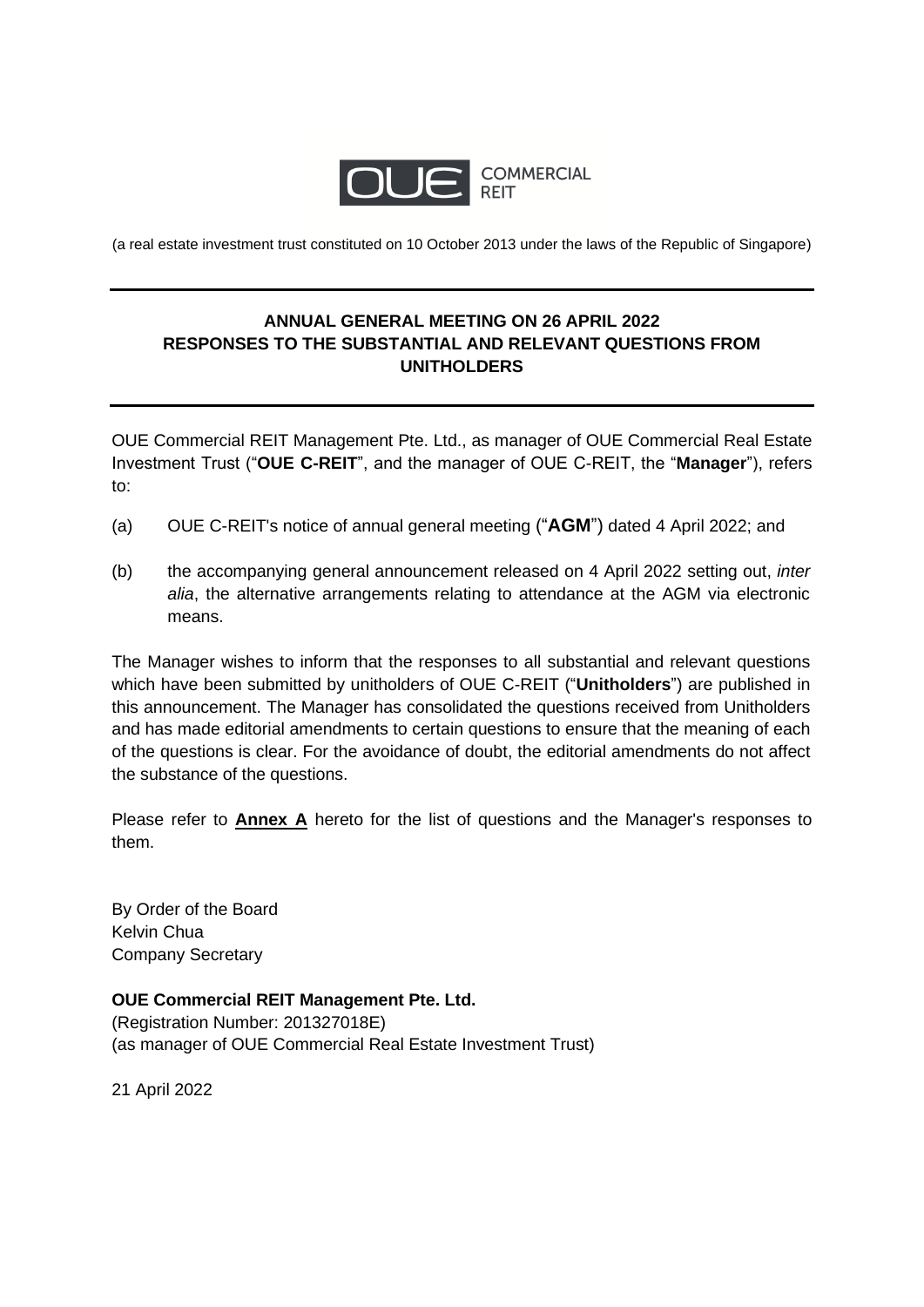## **ANNEX A**

## **LIST OF SUBSTANTIAL AND RELEVANT QUESTIONS AND RESPONSES**

| $\overline{1}$ | OUE C-REIT is very quiet on the acquisition front and therefore not on the radar of<br>investors and unit price is not moving at all, which is a very sad state of affairs. OUE<br>C-REIT looks like it is slumber land. Going forward, are there any plans to re-<br>invigorate OUE C-REIT?                                                                                                                                                                                                                                                                                                                                                                                                                                                                                                                                            |
|----------------|-----------------------------------------------------------------------------------------------------------------------------------------------------------------------------------------------------------------------------------------------------------------------------------------------------------------------------------------------------------------------------------------------------------------------------------------------------------------------------------------------------------------------------------------------------------------------------------------------------------------------------------------------------------------------------------------------------------------------------------------------------------------------------------------------------------------------------------------|
| $\overline{2}$ | Is the objective of divesting a 50% stake in OUE Bayfront just for paring down debt?<br>Is there any acquisition plan in the pipeline to improve unitholder's return/value as it<br>has been diluted since the merger of commercial and hospitality segments.                                                                                                                                                                                                                                                                                                                                                                                                                                                                                                                                                                           |
|                | The COVID-19 pandemic continued to impact the global economy and OUE C-REIT's<br>business operations in 2021. Despite the challenging economic and operational<br>environment, the Manager remains committed to our focus on proactive asset management<br>and made strategic decisions to safeguard the long-term value of OUE C-REIT's assets.<br>The Manager has pushed ahead with its plans to make OUE C-REIT more nimble, resilient<br>and ready to tap new opportunities while maintaining a prudent and disciplined capital<br>management approach.                                                                                                                                                                                                                                                                             |
|                | For FY 2021, OUE C-REIT's unit price increased 14.3% year-on-year ("YoY") to close at<br>S\$0.440 on 31 December 2021, outperforming both the Straits Times Index which rose<br>9.8%, and the S-REIT index which increased 0.2% <sup>1</sup> . The Manager is pleased to share that<br>OUE C-REIT was included in the FTSE EPRA Nareit Global Real Estate Index Series<br>(Global Developed Index) from 20 September 2021. The entry into the leading benchmark<br>index for institutional real estate investors has enhanced OUE C-REIT's visibility amongst<br>global investors and increased the trading liquidity. The average daily volume of units traded<br>in FY 2021 increased by approximately 20.0% as compared to FY 2020.                                                                                                  |
|                | In terms of OUE C-REIT's portfolio, the Manager continues to execute its strategy of<br>proactive asset management, seeking asset enhancement opportunities where feasible, to<br>boost organic growth and improve the quality of the portfolio. Earlier in February 2022, OUE<br>C-REIT completed the transformational re-branding of the former Mandarin Orchard<br>Singapore into Hilton Singapore Orchard – the Hilton brand's flagship hotel in Singapore<br>and its largest in Asia Pacific.                                                                                                                                                                                                                                                                                                                                      |
|                | In line with the active portfolio management approach, a 50% interest in OUE Bayfront was<br>divested to a fund managed by Allianz Real Estate on 31 March 2021 ("Divestment").<br>Partnering a leading global investment and asset manager such as Allianz Real Estate who<br>is also equally committed to sustainability, brings benefits such as sharing of knowledge and<br>good practices which will help further improve the property's performance. At an agreed<br>property value of S\$1,267.5 million, the Divestment was at a significant premium of 26.1%<br>to the purchase consideration of S\$1,005.0 million which allowed OUE C-REIT to realise the<br>value of capital appreciation and enhance long-term returns for Unitholders, while continuing<br>to retain significant exposure to the Singapore office market. |
|                | The abovementioned events were only possible with the enlarged portfolio and capital base<br>post the merger with OUE Hospitality Trust in 2019 ("Merger"). The Merger created one of                                                                                                                                                                                                                                                                                                                                                                                                                                                                                                                                                                                                                                                   |

<sup>&</sup>lt;sup>1</sup> Bloomberg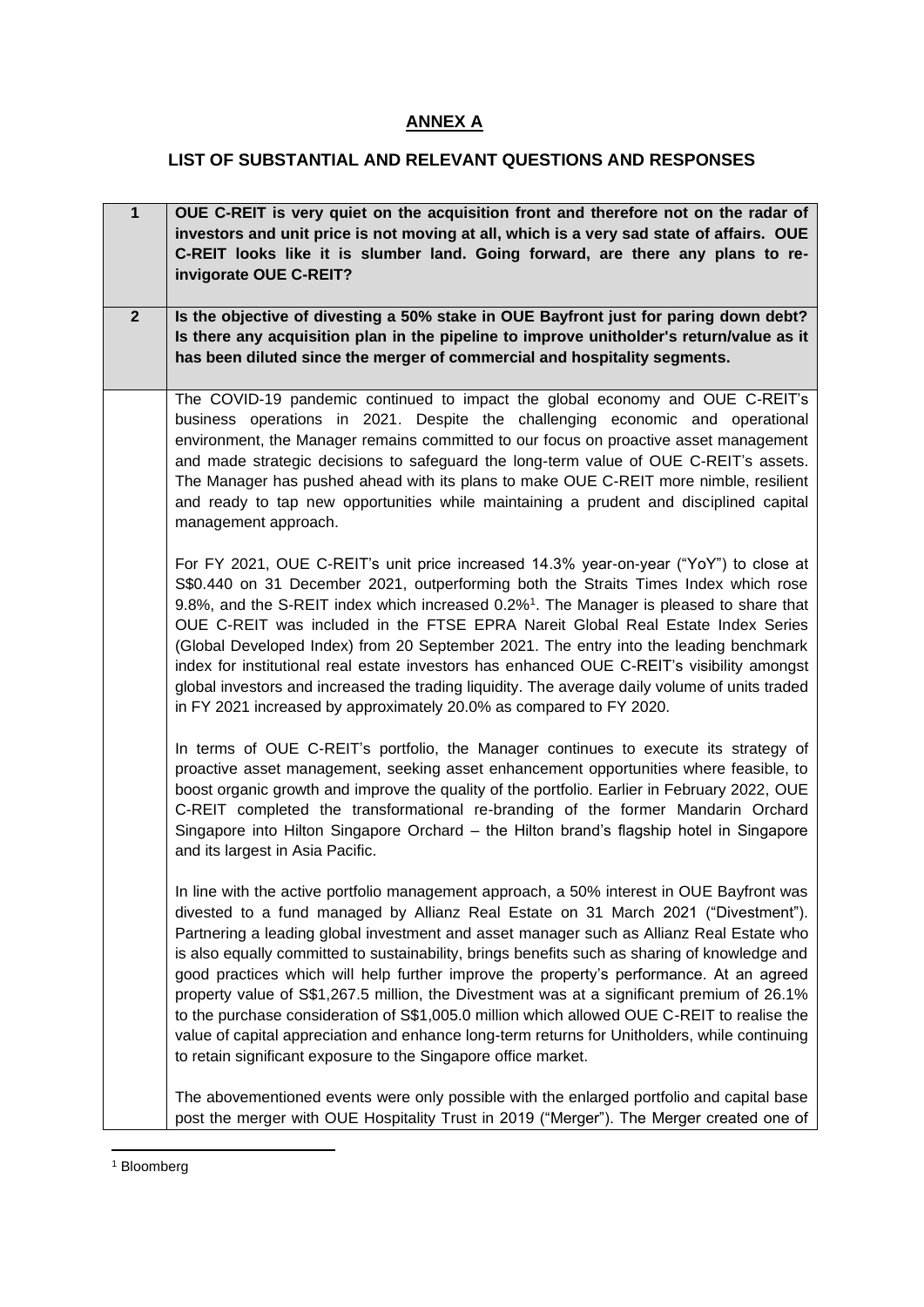|                         | the largest diversified S-REITs with a larger market capitalisation and higher free float which<br>ultimately enabled OUE C-REIT to be included into the FTSE EPRA Nareit Global Real<br>Estate Index Series (Global Developed Index). With a larger capital base, OUE C-REIT also<br>has increased funding capacity which allowed us to undertake asset enhancement initiatives<br>such as the re-branding of the former Mandarin Orchard Singapore to Hilton Singapore<br>Orchard. The more diversified portfolio has also reduced concentration risk and allowed the<br>Manager to capitalise on opportunities for portfolio reconstitution.                                                                                                                                                                                                       |
|-------------------------|-------------------------------------------------------------------------------------------------------------------------------------------------------------------------------------------------------------------------------------------------------------------------------------------------------------------------------------------------------------------------------------------------------------------------------------------------------------------------------------------------------------------------------------------------------------------------------------------------------------------------------------------------------------------------------------------------------------------------------------------------------------------------------------------------------------------------------------------------------|
|                         | With the Divestment, OUE C-REIT has debt headroom to explore the redeployment of funds<br>into yield-accretive acquisitions. The Manager remains keen on further exposure to the<br>office sector, or mixed developments with a significant office component in key gateway<br>cities due to their proven resilience over the years. In terms of geographies, developed<br>markets such as Australia and London are attractive locations due to their deep, liquid<br>markets which offer high potential for growth and scalability. With clear and strong rule of<br>law, high levels of governance and transparent legal and investment frameworks, these<br>markets also possess strong real estate fundamentals and stable growth potential, in order<br>to provide attractive cash flows and capital growth to Unitholders.                      |
| $\mathbf{3}$            | Could you provide an update on the office leasing market in the past year and looking<br>ahead?                                                                                                                                                                                                                                                                                                                                                                                                                                                                                                                                                                                                                                                                                                                                                       |
| $\overline{\mathbf{4}}$ | What is the impact of the Work from Home ("WFH") arrangement on the demand for<br>office space in Singapore?                                                                                                                                                                                                                                                                                                                                                                                                                                                                                                                                                                                                                                                                                                                                          |
|                         | According to JLL's independent market review as at 31 December 2021 in OUE C-REIT's<br>Annual Report 2021, the recovering economy, the smooth roll-out of the national vaccination<br>programme and Singapore's transition to living endemically with COVID-19 bolstered<br>occupier confidence in 2021 and encouraged an increasing number of companies to plan<br>ahead for business growth. Office leasing activities were however uneven, with the newer,<br>greener and better-quality assets more sought after than others given the heightened<br>importance of sustainable workplaces and employees' wellness and health. Accordingly,<br>healthy take-up rates were achieved for newly completed projects and good-quality<br>developments where space had been given up by tenants as they relocated or rationalised<br>their requirements. |
|                         | However, the full-year 2021 physical net absorption in the Central Business District ("CBD")<br>was weighed down by the ongoing COVID-19 related challenges in the construction industry<br>that hampered numerous occupiers' plans to move into their new premises in 2021. The<br>impending redevelopment of Fuji Xerox Towers and AXA Tower also saw some tenants<br>relocating out of the CBD due to a lack of replacement premises at suitable price points. As<br>a result, occupancy rate in the CBD fell by 1.8 percentage points YoY to 91.4% as of end-<br>2021 despite healthy leasing activity.                                                                                                                                                                                                                                           |
|                         | Underpinned by the sustained global economic recovery as well as Singapore's increasingly<br>competitive offerings as a global office hub, more corporations are expected to set up<br>operations or strengthen their presence in Singapore. Technology and fintech companies,<br>as well as investment management firms and family office looking to expand or set up new<br>bases in Singapore, are expected to remain amongst the key demand drivers in 2022.                                                                                                                                                                                                                                                                                                                                                                                      |
|                         | While COVID-19 has prompted occupiers to rethink their office footprint and the way they<br>conduct business, we observed that an office environment remains relevant for our tenants<br>even as more companies implement hybrid working arrangements. The office environment                                                                                                                                                                                                                                                                                                                                                                                                                                                                                                                                                                         |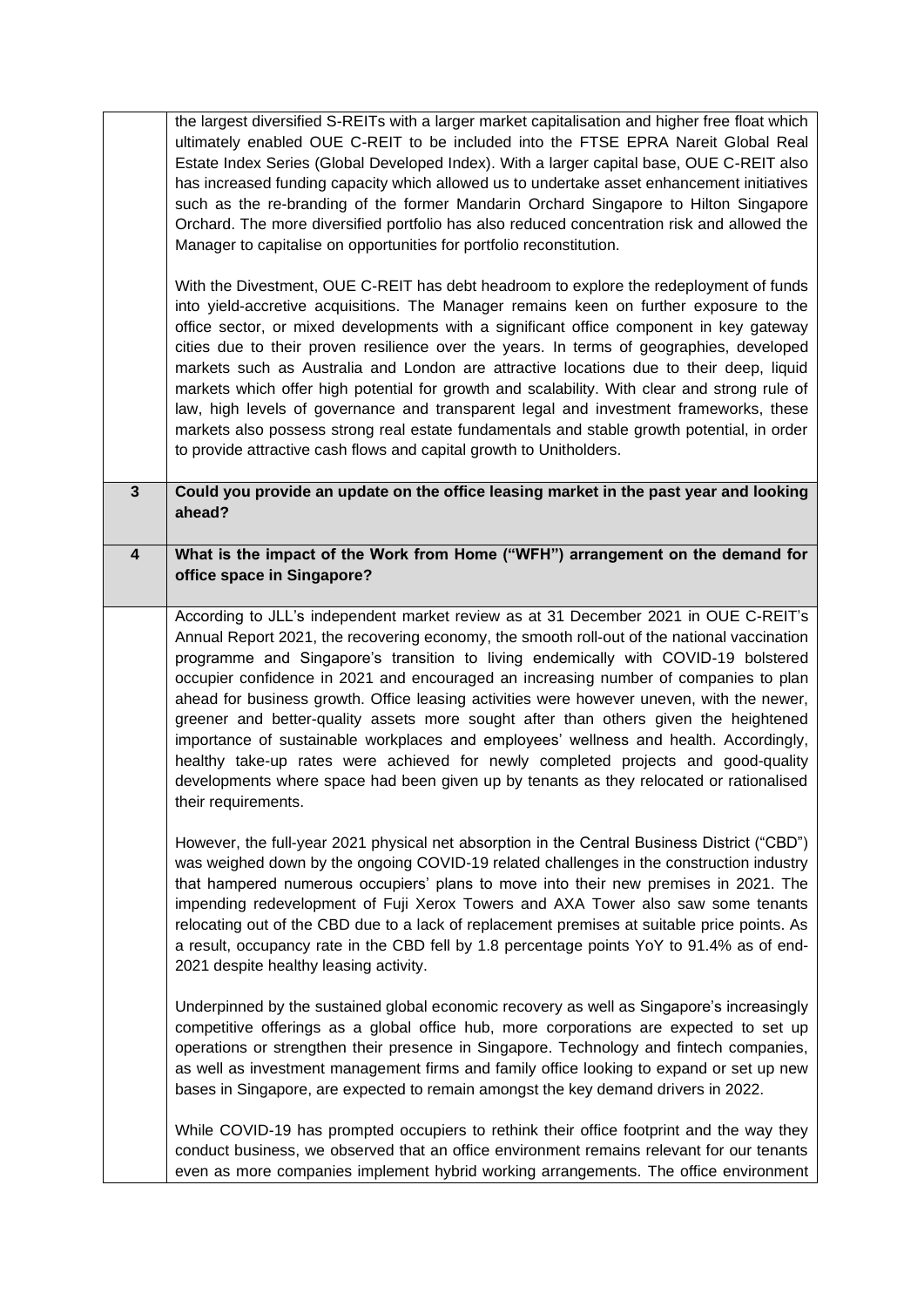|   | has a key role to play in providing opportunities for collaboration, employee engagement, as<br>well as building company culture and identity. Corporates also continue to value the<br>advantages of having their headquarters located in the CBD in terms of image and<br>reputation building, proximity to clients and business partners, as well as the excellent<br>connectivity and accessibility.<br>Since January 2022, we have seen an improvement in office leasing momentum with the<br>authorities allowing more employees to return to the office. According to the latest market<br>reports by property consultants <sup>2</sup> , office rents have bottomed out in 1Q 2022 and registered<br>positive rental growth. This upswing is being led by prime office assets.                                                                                                                                                                                                                                                                                                                                                                                                                                                    |
|---|-------------------------------------------------------------------------------------------------------------------------------------------------------------------------------------------------------------------------------------------------------------------------------------------------------------------------------------------------------------------------------------------------------------------------------------------------------------------------------------------------------------------------------------------------------------------------------------------------------------------------------------------------------------------------------------------------------------------------------------------------------------------------------------------------------------------------------------------------------------------------------------------------------------------------------------------------------------------------------------------------------------------------------------------------------------------------------------------------------------------------------------------------------------------------------------------------------------------------------------------|
| 5 | Can you share the latest occupancy rate in terms of any improvement in tourist<br>arrivals to our two hotels due to further opening in the hospitality sector? In<br>particular, with regards to the newly-launched Hilton brand, is it really a game<br>changer?                                                                                                                                                                                                                                                                                                                                                                                                                                                                                                                                                                                                                                                                                                                                                                                                                                                                                                                                                                         |
|   | Following a re-branding and extensive refurbishment, the new Hilton Singapore Orchard<br>features 1,080 guestrooms and suites, new and enhanced MICE facilities, as well as<br>revamped and fresh dining options, which has strengthened the property's competitive<br>positioning amongst the other hotels in the prime Orchard Road area.                                                                                                                                                                                                                                                                                                                                                                                                                                                                                                                                                                                                                                                                                                                                                                                                                                                                                               |
|   | With the addition of new income-generating meeting spaces on level five, the hotel offers<br>one of the largest venues in Orchard Road with 16 modern and versatile event spaces and<br>caters to the demand for MICE events, which in turn supports demand for rooms and the<br>hotel's bar and restaurants by corporate travellers. There are five different dining concepts<br>at Hilton Singapore Orchard, including the well-loved Chatterbox, the two Michelin-starred<br>Shisen Hanten by Chen Kentaro, new Italian restaurant Osteria Mozza, all-day dining<br>restaurant Estate, and Ginger. Lily lounge & bar, to attract guests to dine and spend time at<br>the property, which will also have a positive impact on Mandarin Gallery. While we are<br>unable to provide occupancy rates, we are pleased to share that the demand and interest<br>for rooms and meeting spaces at Hilton Singapore Orchard has been very encouraging<br>since the soft opening in February 2022 and has performed 30% above Hilton's<br>expectations <sup>3</sup> . The hotel has also been receiving more long-haul corporate guests and<br>travellers from Europe and the US, as well as regional guests from around ASEAN and<br>Hong Kong. |
|   | As for Crowne Plaza Changi Airport, the hotel has been serving the air crew and aviation<br>segment since the start of FY 2021 due to its proximity to the airport. With the gradual<br>relaxation of Singapore's borders in 4Q 2021 with the various Vaccinated Travel Lane<br>arrangements, the hotel recorded a 13.0% quarter-on-quarter increase in revenue per<br>available room ("RevPAR") to S\$125. With the most recent relaxation of Singapore's border<br>controls in March 2022, RevPAR is expected to remain stable in the near term as the hotel<br>remains one of the designated crew hotels in Singapore. The hotel will also be able to<br>accept leisure and corporate bookings for rooms and events starting from 2Q 2022.                                                                                                                                                                                                                                                                                                                                                                                                                                                                                             |
|   | Although visitor arrivals will take some time to return to pre-pandemic levels, the latest<br>relaxation of Singapore's border restrictions, multiple large-scale events planned in the                                                                                                                                                                                                                                                                                                                                                                                                                                                                                                                                                                                                                                                                                                                                                                                                                                                                                                                                                                                                                                                   |

<sup>2</sup> CBRE, Singapore Figures 1Q 2022 and Cushman & Wakefield, Marketbeat, Singapore, Office Q1 2022

<sup>&</sup>lt;sup>3</sup> The Business Times, "Hilton eyes growth in APAC, set to open 2 hotels a week in region in 2022", 8 April 2022. https://www.businesstimes.com.sg/consumer/hilton-eyes-growth-in-apac-set-to-open-2-hotels-a-week-in-regionin-2022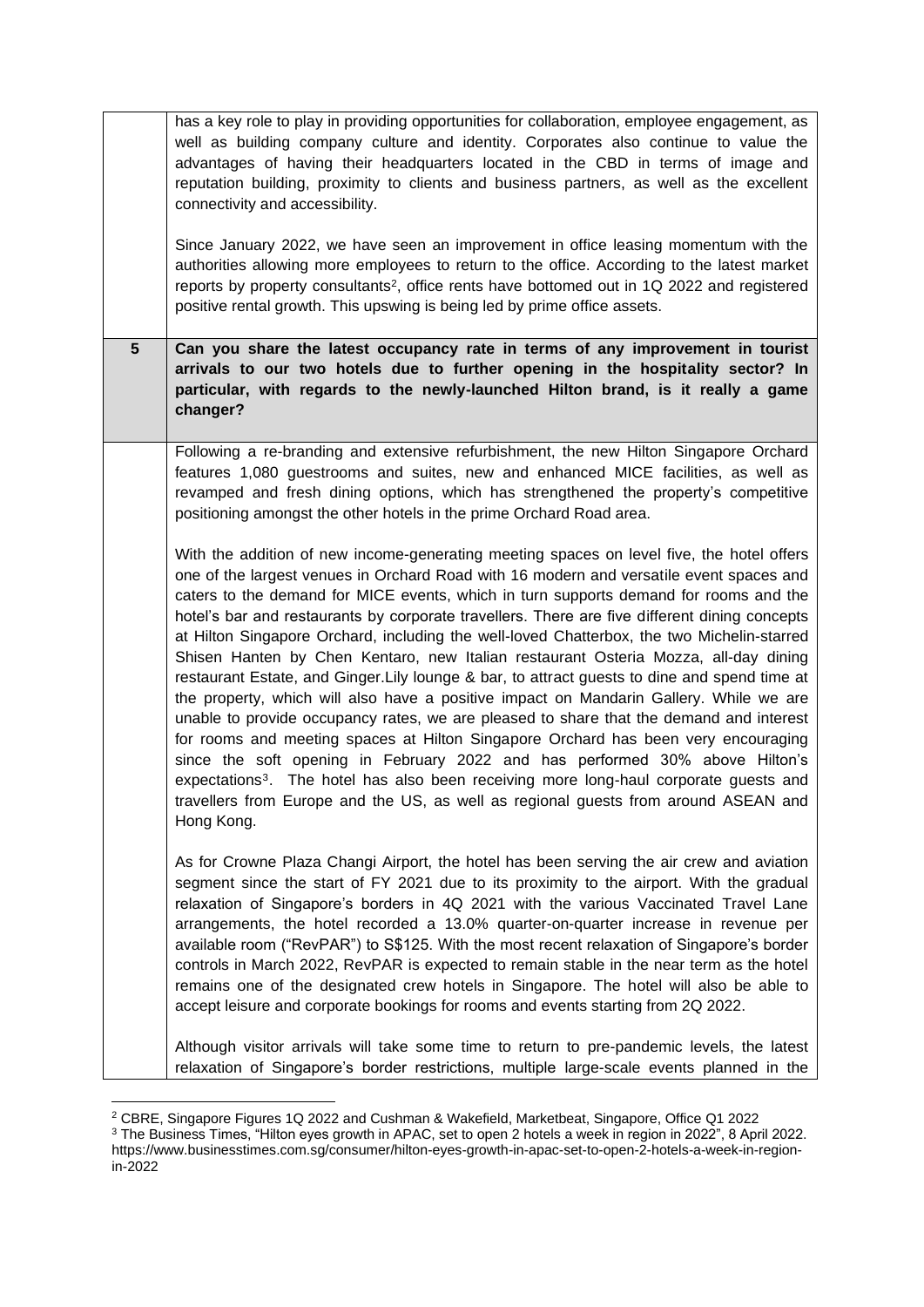|                | second half of 2022 and benign hotel supply outlook, is supportive of the rebound. We are<br>confident that both of OUE C-REIT's hotel properties are well-positioned to capture the<br>upcoming recovery in the Singapore hospitality sector.                                                                                                                                                                                                                                                                                                                                                                                                                                                                                                                    |
|----------------|-------------------------------------------------------------------------------------------------------------------------------------------------------------------------------------------------------------------------------------------------------------------------------------------------------------------------------------------------------------------------------------------------------------------------------------------------------------------------------------------------------------------------------------------------------------------------------------------------------------------------------------------------------------------------------------------------------------------------------------------------------------------|
| $6\phantom{1}$ | As Singapore moves towards "Living with Covid", will a physical Annual General<br>Meeting ("AGM") be brought back next year?                                                                                                                                                                                                                                                                                                                                                                                                                                                                                                                                                                                                                                      |
|                | While we understand that Unitholders look forward to participating in physical AGMs again<br>with the Board of Directors and management, we decided to conduct the forthcoming AGM<br>on 26 April 2022 virtually after giving due consideration to health and safety, in view of the<br>ongoing COVID-19 pandemic situation in Singapore. To allow more interaction between<br>Unitholders and management this year, Unitholders will be able to submit questions to the<br>Chairman "live" at the AGM via the online platform hosting the audio-visual webcast, and we<br>hope Unitholders will make use of this feature and participate actively.                                                                                                               |
|                | As the COVID-19 situation in Singapore continues to evolve, a decision regarding next<br>year's AGM will be made in due course taking into consideration the prevailing safe<br>management measures. Our top priority remains the health and safety of Unitholders, the<br>Board of Directors, our employees and other stakeholders who would be involved in the<br>AGM.                                                                                                                                                                                                                                                                                                                                                                                          |
| $\overline{7}$ | What is management's strategy for capital management given the current interest<br>rate environment and the potential impact on distributions?                                                                                                                                                                                                                                                                                                                                                                                                                                                                                                                                                                                                                    |
|                | Approximately 72.4% of OUE C-REIT's total debt are hedged into fixed rates as at 31<br>December 2021, which will mitigate the impact of increases in interest rates. The Manager<br>is actively monitoring the market to fix or hedge OUE C-REIT's loans to maintain the current<br>fixed rate position. Based on the current fixed rate position, a 25-basis point increase in<br>interest rates will reduce distribution per unit ("DPU") by 0.03 Singapore cents.                                                                                                                                                                                                                                                                                              |
| $\bf{8}$       | The MAS has increased the aggregate leverage limit to 50%, is there an internal limit<br>for aggregate leverage? Would the REIT go beyond 45% or do you intend to lower<br>gearing further?                                                                                                                                                                                                                                                                                                                                                                                                                                                                                                                                                                       |
|                | There is no internal limit for aggregate leverage. The Manager is comfortable with the<br>current level which provides OUE C-REIT with debt headroom to fund future acquisitions.<br>We do not expect the aggregate leverage to reduce further unless there is an asset<br>divestment where proceeds are used to pare down debt prior to an acquisition.                                                                                                                                                                                                                                                                                                                                                                                                          |
|                | Besides aggregate leverage, other key parameters of capital management include the<br>average term of debt, debt maturity profile and weighted average cost of debt amongst<br>others. Efforts such as the repayment and early refinancing of borrowings as well as the<br>diversification of funding sources, including the issuance of S\$150 million 3.95% fixed-rate<br>notes in June 2021 and OUE C-REIT's first S\$540 million sustainability-linked loan in<br>October 2021, have resulted in a stronger balance sheet, extended debt maturity profile of<br>3.0 years and a stable weighted average cost of debt of 3.0% per annum as at 31<br>December 2021. The increased financial flexibility places OUE C-REIT in a stronger position<br>for growth. |